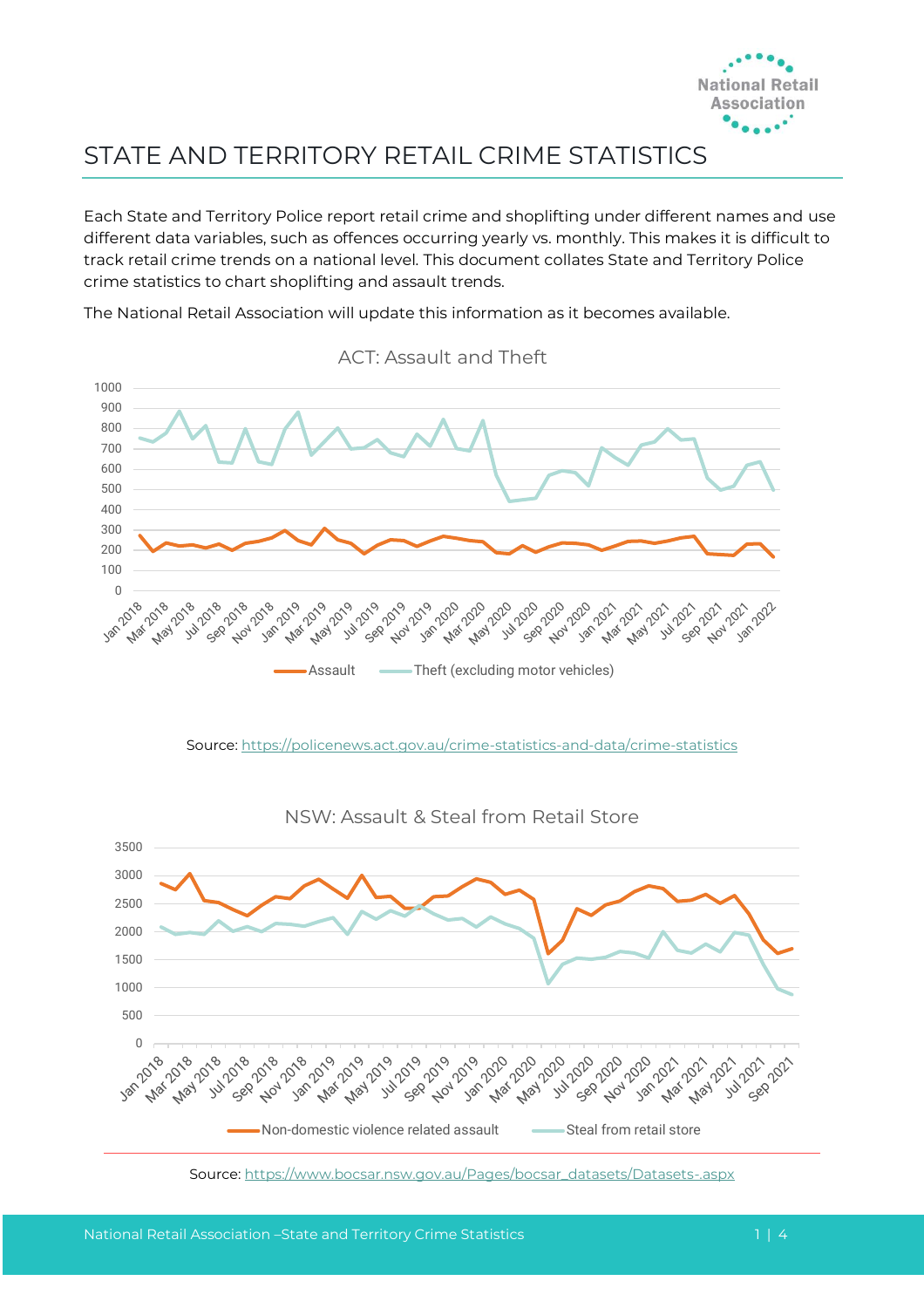



## NT: Assault & Theft and related offences

Source:<http://www.pfes.nt.gov.au/police/community-safety/nt-crime-statistics/statistical-publications>



QLD: Assault and Shop Stealing

Source[: https://mypolice.qld.gov.au/queensland-crime-statistics/](https://mypolice.qld.gov.au/queensland-crime-statistics/)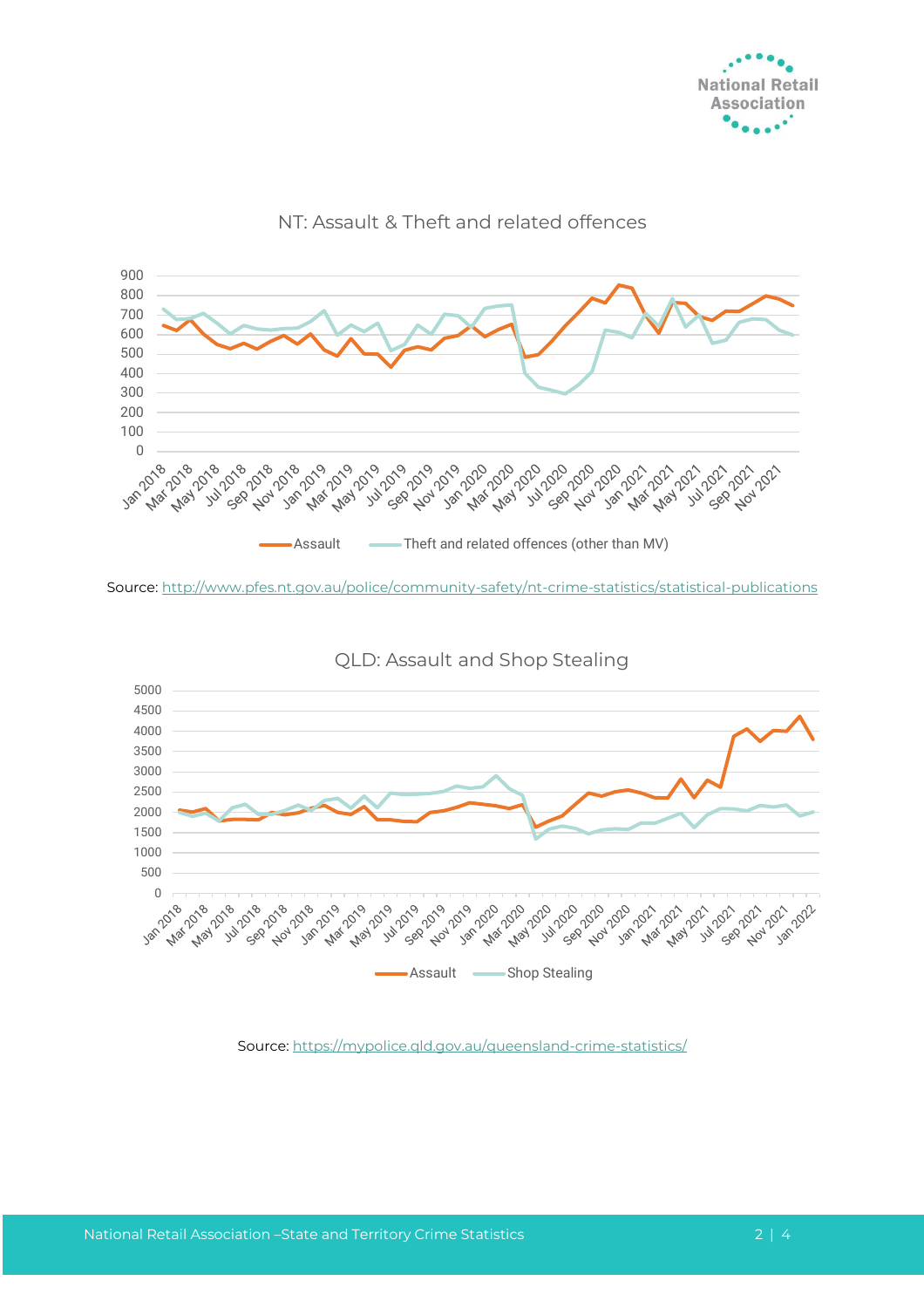



Source: police.sa.gov.au/about-us/crime-statistics-map

TAS: Assault & Robbery in Retail

![](_page_2_Figure_4.jpeg)

Source:<https://www.police.tas.gov.au/about-us/corporate-documents/crime-statistics-supplement/>